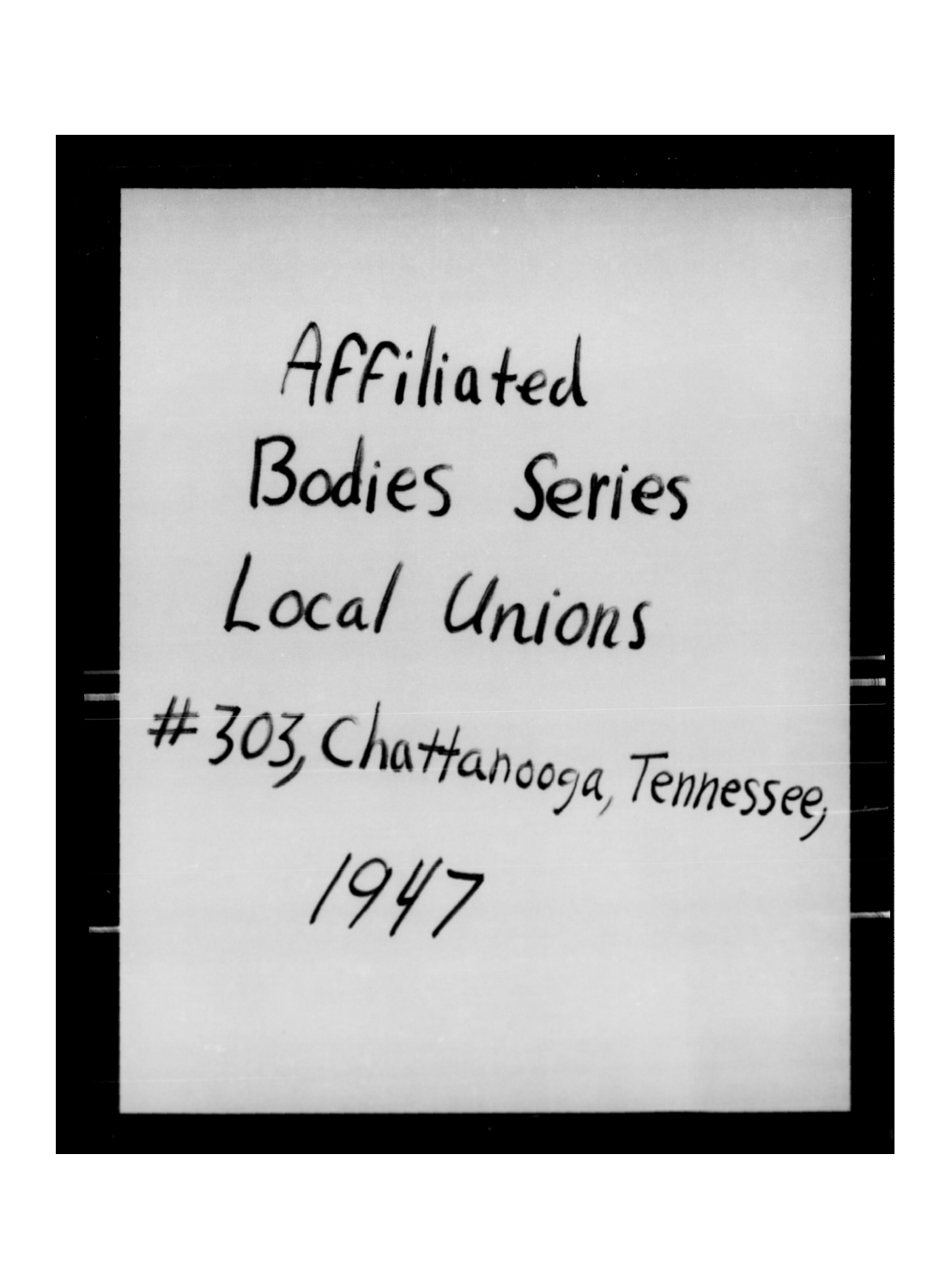|                | INTER-OFFICE COMMUNICATION                                                                                                                                                                                                                              |
|----------------|---------------------------------------------------------------------------------------------------------------------------------------------------------------------------------------------------------------------------------------------------------|
|                | From the Office of JOHN F. ENGLISH                                                                                                                                                                                                                      |
|                | Date MAY 29, 1947                                                                                                                                                                                                                                       |
|                | To: THOMAS E. FLYNN                                                                                                                                                                                                                                     |
|                | Subject: LOCAL UNION NO. 303, CHATTANOOGA, TENNESSEE                                                                                                                                                                                                    |
|                | THE FOLLOWING IS AN EXCERPT OF A LETTER FROM<br>GENERAL ORGANIZER AND AUDITOR J. R. BRADDOCK, JR.,<br>DATED MAY 28, 1947:                                                                                                                               |
|                | "In regards to Local Union #303, which is the<br>new Charter recently installed by General<br>Organizer, Dexter L. Lewis for the Brewery<br>Workers in Chattanooga, I am returning to your                                                              |
|                | office the audit statement. The books, charter<br>and supplies are in the office of Local Union<br>No. 515, having not been used, as the Brewery                                                                                                        |
|                | Workers did not upon receiving this charter<br>transfer their money or membership to the name<br>of the organization. At a recent election held<br>by the N.L.R.B. between the C. I. O. and Local<br>Union #363, the C. I. O. won by a 2 to 1 majority. |
| date.          | There has been some talk around that a few of<br>the boys wanted to keep this charter active. in<br>order to try to beat the C. I. O. out at a later                                                                                                    |
|                | Therefore, in view of the fact that this was<br>handled by Mr. Lewis and that this is in his<br>territory, I have made no decision as to the<br>status of the Local Union and as stated above<br>was nothing in the hooks to audit."                    |
| <b>JPE: IN</b> | JUHN P. ENGLISH<br>GENERAL SECRETARY-TREASURER                                                                                                                                                                                                          |
|                |                                                                                                                                                                                                                                                         |
|                |                                                                                                                                                                                                                                                         |
|                |                                                                                                                                                                                                                                                         |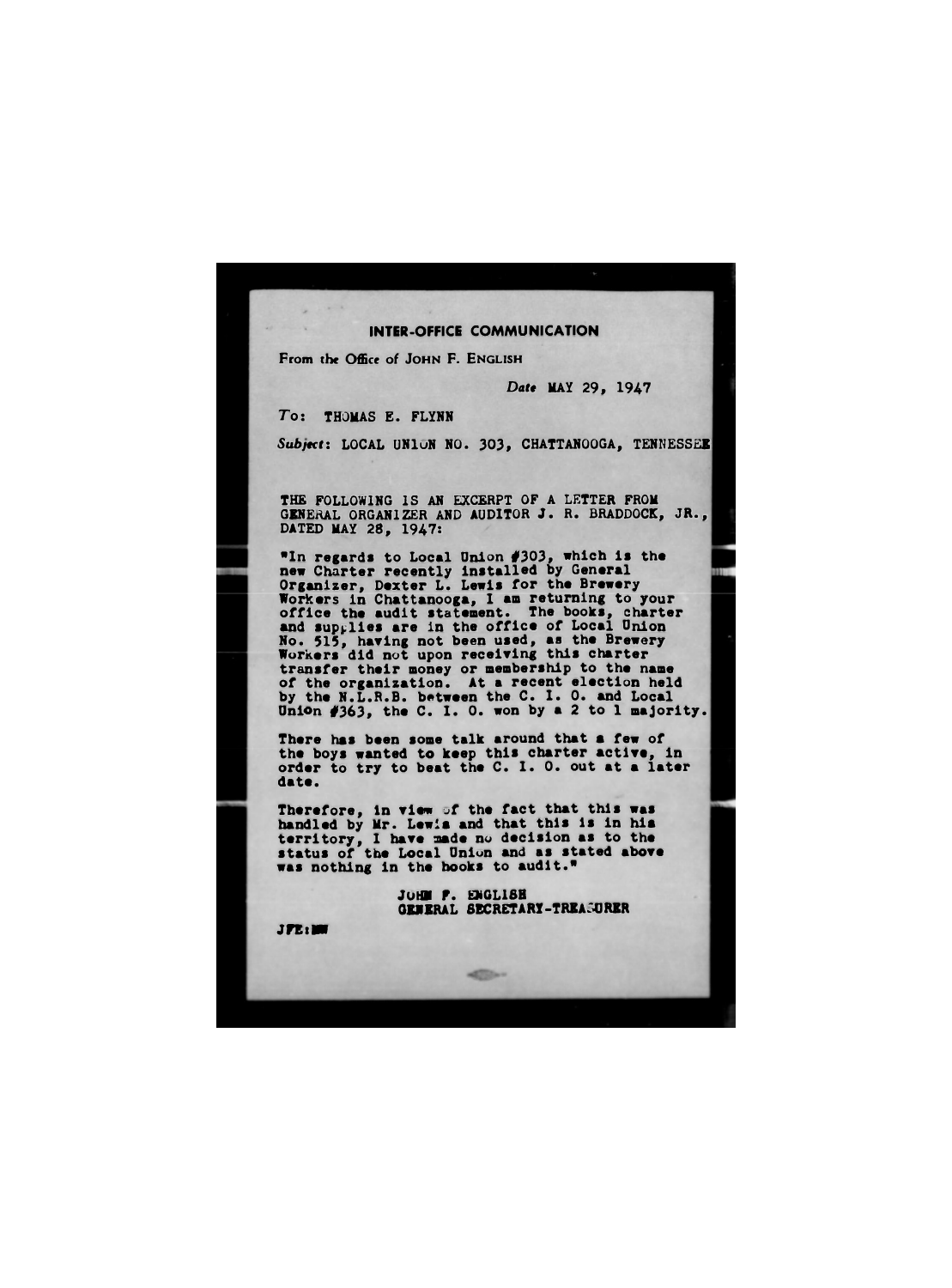**June 11, 1947** 

**JOHN F. ZHGLISH, GENERAL SECRETARY-TREASURER** 

**In regard to statements contained in letter addressed to you froa Auditor J. R. Lraddock, Jr., dated May ^3th, 1947 regarding Local Union Mo. 303, Chattanooga, Tennessee:** 

**I have today instructed Organizer Lewis to make an investigation regarding this condition and if tte Organization is dormant to send the charter, seal and supplies direct to your office.** 

**However, if a certain amount of the membership are desirous of keeping this Organization active they may do so for an agreed period of tiae, to see if it can** be **revived..** 

I pointed out to Organizer Lewis that as he and we know the **MLRB woulj never consent to another election in this particular brewery for at least one year.** 

**I will keep you advised on this.** 

THOMAS **E. FLYNW** 

**TET/1MH**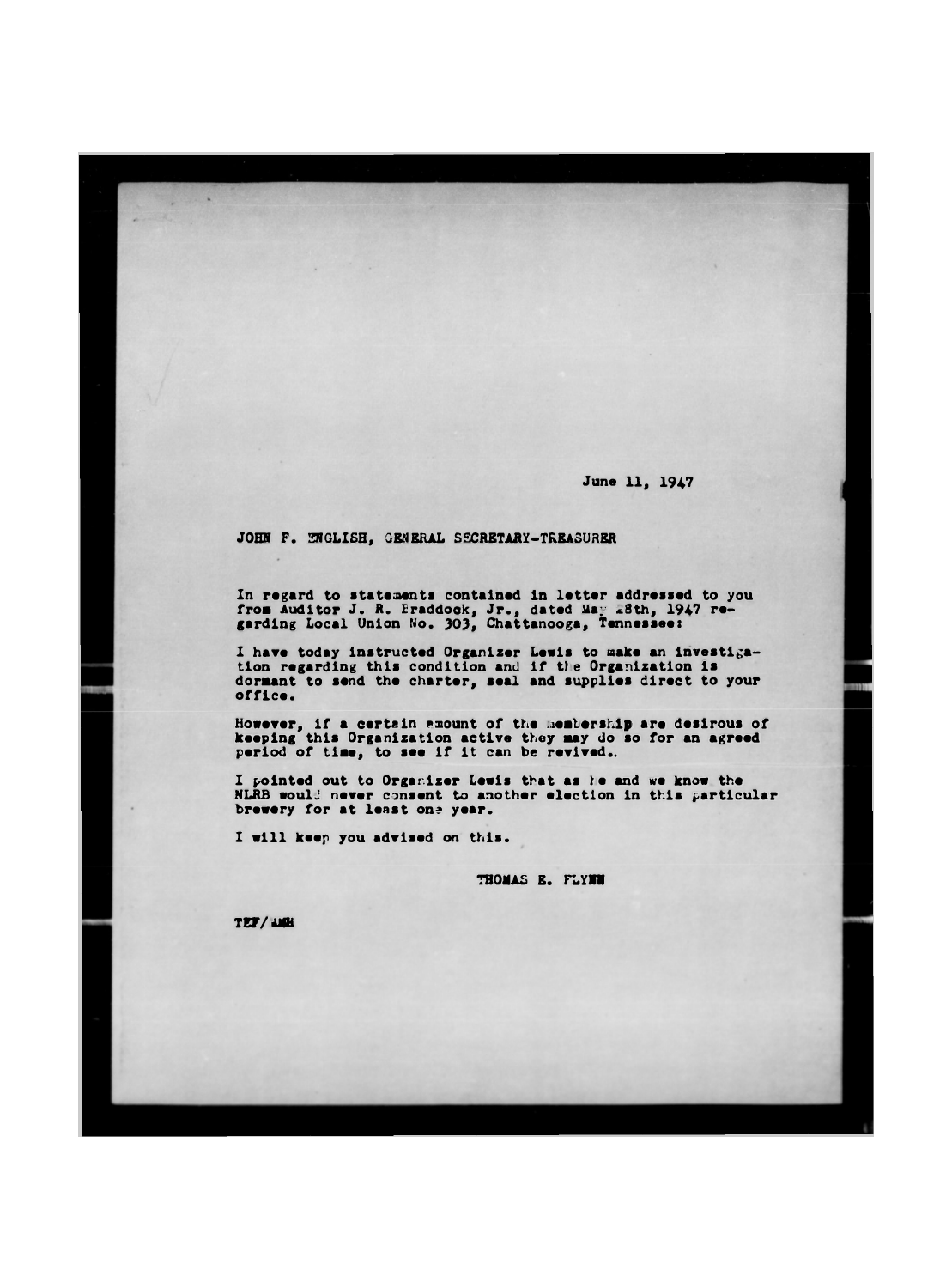**June 11, 1947** 

 $303$ 

Hole

**Dexter Lewis, General Organizer Teaasters building, 1190 Ralxer Ave., Memphis, Tenn.** 

Dear Sir and **brother**,

The following is an excerpt of letter from General Organizer and Auditor J. R. Braddock, Jr., dated May 28th, 1947:

**'In regards to Local Union No. 303, which is the new charter recently installed by General Organizer Dexter**  L. Lewis for the brewery Workers in Chattanooga, I am **returning to your office tf.e audit statement.** 

**Tie hooks, charter and supplies are in tie office of**  Local Union No. 515, having not teen used. The Brewery **Workers did not, upon receiving their charter, trans**fer their money or membership to the name of the or**ganization. At a recent election held by the WLRB between the C. I. 0. and Local Union No. 303, the C. I. 0. won by a two to one majority.** 

**There has been some talk around that a few of tne boys**  went to keep this charter active in order to try to **beat the C. I. 0. out at a later date.** 

Therefore, in view of the fact this was handled by mr. Lewis and that this is in his territory, I have aade no decision as to the status of the Local Unio**n and, as** stated above, there was nothing in the tooks to audit.<sup>"</sup>

I request that you c scx into this aituation and if the Organizetion is dormant that you send the charter and amsl to Seeretary